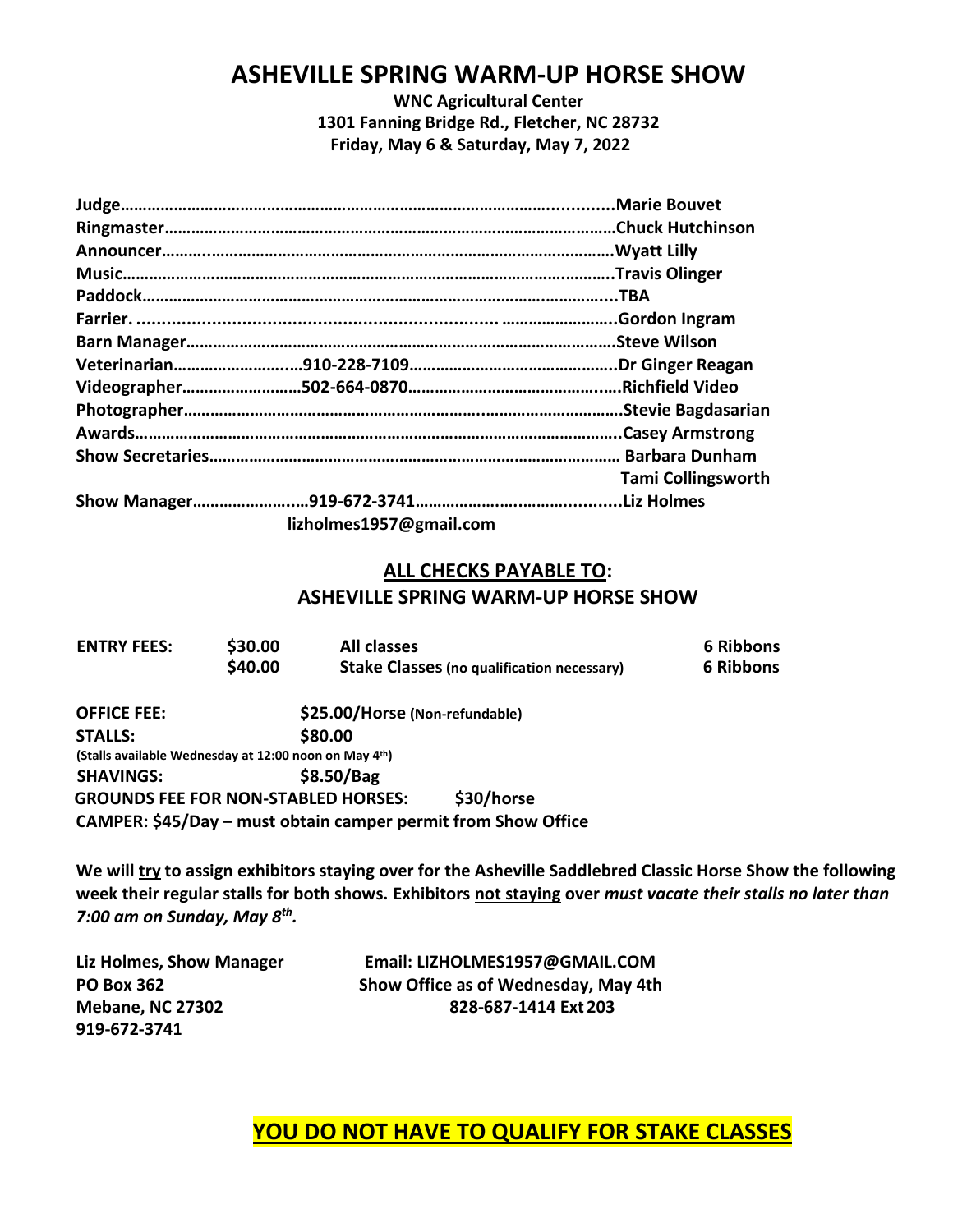- NO ENTRY WILL BE PROCESSED THAT HAS ANY SPLIT CHARGES BETWEEN EXHIBITORS, HORSES OR STABLES
- There will be NO CHECKOUTS between 5:00 pm and 7:00 pm on Saturday night.
- TO PRE-ORDER BEDDING & HAY/FEED, USE THE ORDER FORM ON THE WEBSITE OR CONTACT LIZ HOLMES @ 919-672-3741. *DO NOT ORDER ON ENTRY BLANK OR THROUGH SHOW OFFICE.*
- COVID-19 ACTION PLAN– Everyone on the show grounds will agree to abide by the Horse Show's COVID-19 Action Plan Requirements. Due to the Covid-19 pandemic, all programs, properties, events and related specifications are subject to change in accordance with federal, state and local laws and regulations.

## **ONLINE ENTRIES**

If you choose to enter through Horseshowsonline.com you MUST follow this procedure:

Credit cards will be required to enter online but charges will not be posted to your account until check out time at the show. At that time, you may elect to pay by check instead, if you prefer, or you may use more than one credit card. There will be a 3% convenience fee for credit card charges. ALL ACCOUNTS MUST LEAVE AN OPEN CHECK ON FILE EVEN IF ENTERED WITH CREDIT CARD.

Make your entry online. Do not attempt to correct your entry online once it has been submitted. Corrections will have to be done through the mail or at the horse show.

Even though you have made your entries online you are still required to follow normal entry rules ie: Copies of registration papers, Coggins, membership copies, measurement card copies, etc. and payment should be mailed by entry closing date.

Post entry fees will apply if payment is not postal marked by closing date. Credit card will be accepted; however, an open check must be left on file in the show office until check out.

**If mailing check, make payable to ASHEVILLE SPRING WARM-UP HORSE SHOW.**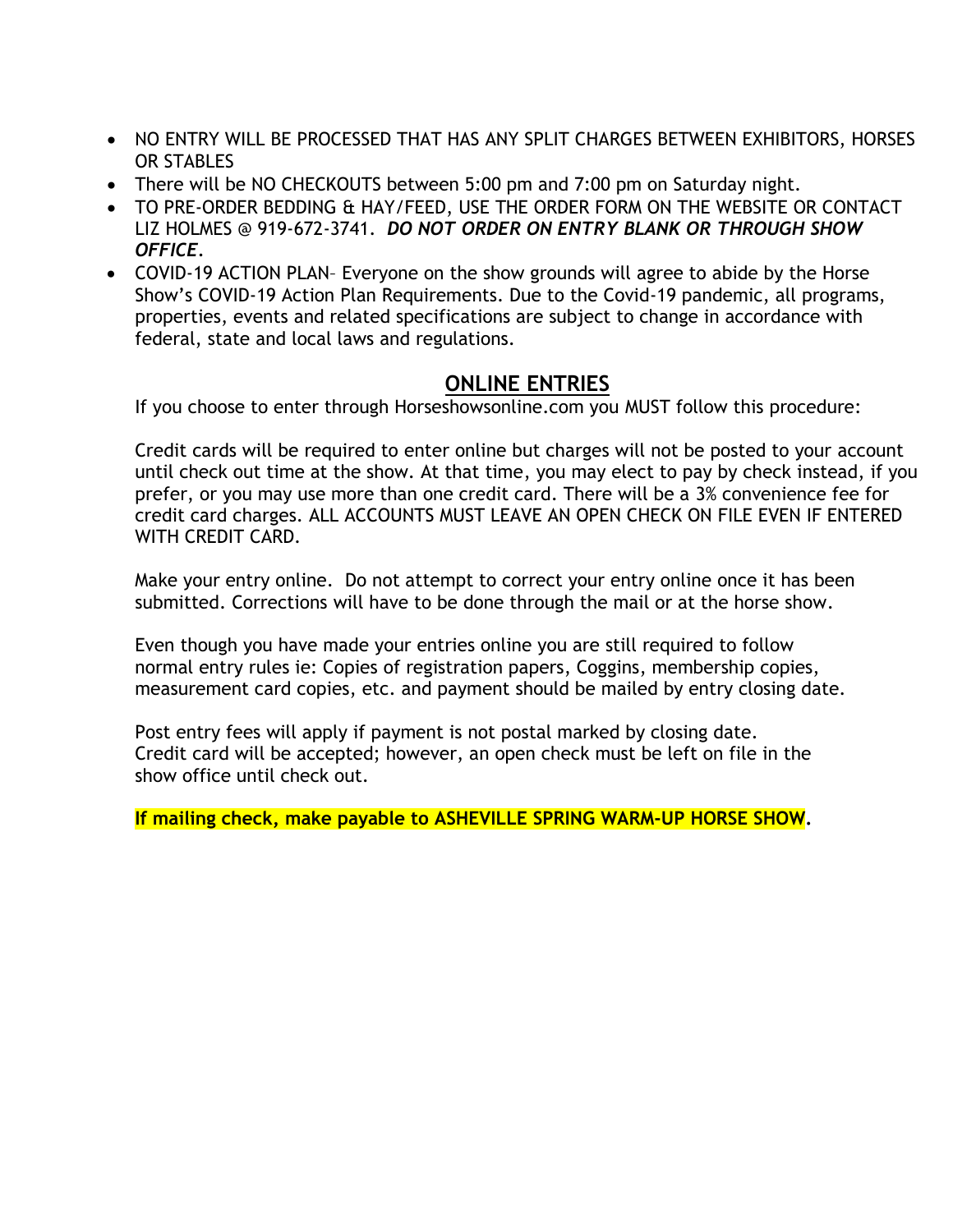# **GENERAL RULES & REGULATIONS**

The Asheville Spring Warm-Up Horse Show will be operated in accordance with traditional Saddlebred, Morgan, Hackney and Roadster horse show rules. It is a qualifying competition for the ASHA High Point Awards and the Kentucky State Fair's World Championship Horse Show. More information may be found at [www.asha.net.](http://www.asha.net/)

# *Should any question or dispute arise which is not provided for in the following rules, the same shall be referred to Show Management and Show Steward, whose decision will be final.*

**EQUINE VACCINATION:** Horses entering the grounds must be accompanied by documentation of Equine Influenza Virus & Equine Herpes Virus (Rhinopneumonitis) vaccinations within six months prior to entering the stables. Horses not in compliance with this rule may be required to leave the competition grounds upon request by Competition Management. *Copies of documentation must be submitted with entries.*

**COGGINS:** In accordance with NC State Law, **ALL** horses and ponies on the grounds MUST have a current negative Coggins Certificate (within 12 months). *A copy of the certificate MUST be on file in the Show Office*. In addition, a copy MUST be posted on stall door for inspection by the State Veterinarian. All nonshowing horses on the grounds must be listed on an entry blank and present a Coggins as listed above. ANY HORSE OR PONY NOT IN COMPLIANCE MUST VACATE PREMISES – NO EXCEPTIONS!

**INDEMNITY AND NON-RESPONSIBILITY**: All entries are accepted with the understanding that the Horse Show and the WNC Agricultural Center will not be held responsible for any loss, damage or injury to any exhibitor or horse exhibited or any article of any kind. All horses shall be under the control and direction and solely at the risk of the exhibitor, who will be responsible for any loss, damage or injury to any person, animals or property occasioned by him, his agents or employees, or by any animal owned or exhibited by him, and shall indemnify the Horse Show and the WNC Agricultural Center against any and all loss, damages and liability thus occasioned, including, but not limited to, any and all legal costs, including attorney fees, which may be incurred as a result thereof. Exhibitors, grooms, handlers, owners, etc. are hereby warned that they may not use any device or conduct which may cause harm to any other person(s) horses, or equipment. THE SUBMITTING OF AN ENTRY FORM TO THE SECRETARY SHALL CONSTITUTE AN ACCEPTANCE BY EACH PERSON SIGNING SAME OF THE PROVISIONS HEREIN SET FORTH.

**ENTRIES**: Please submit entries no later than May1st. All entries must be made on the entry blank provided. One horse per entry blank. If extra entry blanks are needed, photocopies are allowed. Entries will not be accepted over the phone. All horses will be charged a nonrefundable office fee of \$25.

*Show Management reserves the right to refuse, accept conditionally or cancel any entries of any exhibitor at its discretion and require horses and entrants to vacate the premises at its discretion.*

An unsigned open check mailed with entries will be considered a post entry. Entries without payment will also be considered post entries and fees will apply. *NO STALLS will be reserved until payment for them is received.* Post-dated checks will NOT be accepted as payment for stalls and entries. Stalls are NOT reserved without negotiable funds and must be paid for by a separate check or credit card. An open check is NOT ACCEPTABLE for stall reservations. An open check for entries is acceptable.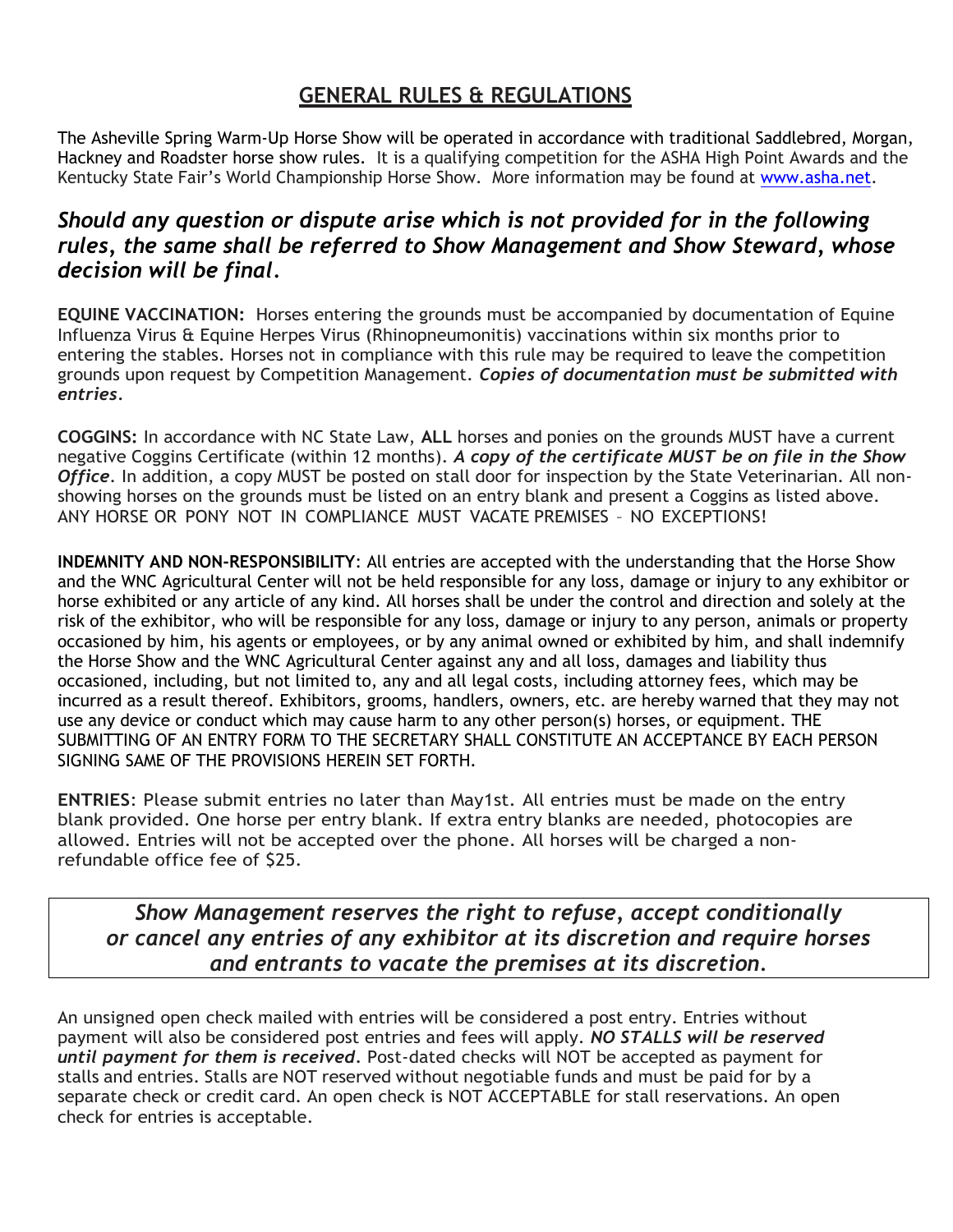Exhibitors who have outstanding fees (Including but not limited to outstanding fees, NSF checks, Stop-Payment checks, disputed credit card fees, etc.) will not be permitted to show and/or exhibit until fees have been reimbursed and Show Management has granted permission.

**POST ENTRIES**: WILL BE ACCEPTED ON SPACE AVAILABILITY. Entries will be accepted up to one (1) hour before the scheduled start of each session.

**REFUNDS**: If the show is cancelled or exhibitors are unable to attend because of COVID-19 issues, all fees, except the Office Fee, will be refunded. If entries are cancelled due to COVID-19 virus, refunds will be made upon medical statement of proof of the virus. Refunds requested prior to the entry closing date will be made in full, less a \$15 scratch fee, the non-refundable office fee and late penalty. Refunds requested before the start of the show, but after entry closing date, must be accompanied by a veterinarian's certificate giving a comprehensive diagnosis and received in the show office by the end of the show. NO REFUNDS WILL BE MADE ON STALL FEES AFTER CLOSING DATE. All adds or scratches must be made one (1) hour prior to the scheduled start of each session to avoid late fees and/or receive credit for scratches.

**EMERGENCY REFUND POLICY** (In the event all or part of the competition is cancelled due to a storm, accident or other emergency): If the competition is cancelled prior to the scheduled first day of the show, all fees (not including stalls or bedding) will be refunded in full minus the nonrefundable office fee. If classes are cancelled once the competition has begun, entry fees for remaining classes will be refunded.

**OFFICE HOURS**: Show office hours will be posted. The office will NOT be open on the Sunday following the show so exhibitors must settle accounts before the last class on Saturday evening. *If exhibitors fail to do so, the Horse Show Secretary will fill in the correct amount on the open checks and the exhibitors or agents relinquish the right for adjustment after leaving the show. NO REFUNDS.*

**OPEN CHECKS:** All exhibitors will be required to leave an open check, or credit card, on file when picking up exhibitor packets - no exceptions. Agent may fill in check when showing is complete. If an exhibitor and/or agent fails to settle his/her account(s), the Show Secretary will fill in the correct amount on the open check and the exhibitor/agent relinquishes the right for adjustment after leaving the show.

**RETURNED CHECKS/DECLINED CREDIT CARDS**: All checks returned for non-payment, or credit cards declined for any reason, will be charged a \$50 handling fee and must be replaced by cash, certified check or cashier's check. No one will be allowed to show if he/she has a returned check, declined credit card or handling fee outstanding.

**STABLING:** Entries for those exhibitors wishing to be stabled together must be mailed in the same envelope. Stalls are of permanent and portable types, both with doors. Stall fee is \$80. Stall doors must not be removed and the panels must not be cut or damaged in any way. Stalls, whether permanent or temporary, must be left in their original condition. The WNC Ag Center will assess a fee to any exhibitor removing/altering or damaging the stall doors or any other part of the barns. STALLS WILL NOT BE ASSIGNED UNTIL FEES ARE PAID. All non-stalled horses must pay a \$30 per day grounds fee.

**IMPORTANT: INDICATE DATE/TIME OF ARRIVAL ON ENTRY BLANK. Reminder that no stalls will be reserved until full payment for them is received.** Stalls must be paid for by a separate check or credit card. An open check is NOT acceptable for stall reservations. Entries will not be accepted unless accompanied by a separate check, or credit card, for stalls.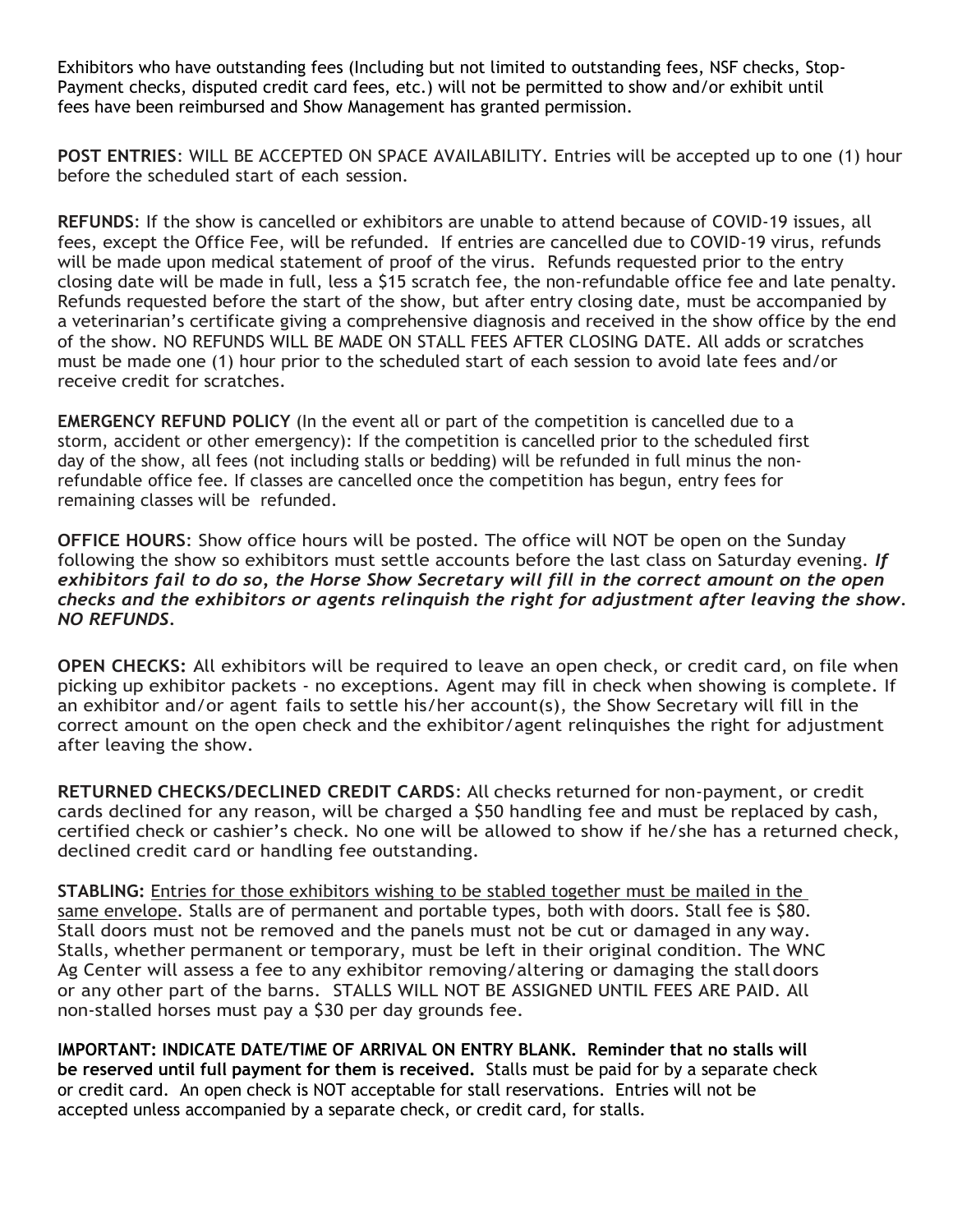**STALL INSPECTIONS:** Before admission of horses, the Barn Manager will inspect all stalls, both permanent and temporary. Stalls will again be inspected once occupied and then after they are vacated. Stalls must be vacated in their original condition. Exhibitors will be financially responsible for any damage to their stalls or barn.

ADMISSION OF HORSES: Stalls will be available on Wednesday, May 4<sup>th</sup>, at 12:00 noon, and must be vacated on Sunday, May 8<sup>th</sup>, by 7:00 am. No early arrivals will be accepted without the prior approval of the Show Manager. Early arrivals will be charged a \$20 per day, per stall fee, including tack stalls.

**CAMPERS:** Campers and RVs must be parked in designated areas, which are on a "first come, first served" basis. Camper fee is \$45 per day/night. Camper permits are to be obtained in the Show Office and must be prominently displayed on camper/RV. *ANY VEHICLE (campers, RVs, utility trailers, horse trailers, etc.) CONNECTED TO ELECTRICITY AND/OR WATER WILL BE CONSIDERED A CAMPER AND WILL BE CHARGED THE CAMPER FEE.*

**TRAINING AIDS:** Attention getting devices and/or other noisemakers (including, but not limited to, tape measure, blow horns, bamboo poles, explosives, fire extinguishers, baby powder, whips longer than 6', etc.) are not allowed in and around the make-up and competition rings during scheduled sessions. All such items will be confiscated and offenders will be subject to expulsion from the show grounds.

**DAMAGE:** The WNC Agricultural Center holds individual owners and exhibitors responsible for damages incurred by them, or their agents, to barns or other properties on the show grounds and will invoice them accordingly. The Horse Show and/or Show Management will in no way be responsible for any loss/damage that may occur. It will be a condition of entry that each exhibitor shall hold the competition, its management and the WNC Agricultural Center blameless for any loss or accident to his/her horse(s) or equipment that may occur from sickness, fire or otherwise. The Horse Show, show management or the WNC Agricultural Center will not be responsible or liable for injuries sustained in any way to exhibitors, spectators, employees or other interested parties.

### **MISCELLANEOUS**

Every animal entered for competition shall be under the control of Show Management. The show shall be under absolute control of Show Management. Only authorized persons shall be allowed in the ring during judging. Any act of discourtesy or disobedience to the judges or officials on the part of an owner, rider/driver, trainer/agent or groom will disqualify horse or rider/driver and the owner shall forfeit his/her entry and other fees, including prize money won.

**SHAVINGS:** No initial bedding provided. Shavings for pre-arrival delivery (at \$8.50/bag) may be ordered on the *DESIGNATED FORM* **or through LIZ HOLMES @ 919-672-3741.** *DO NOT ORDER ON ENTRY BLANK OR THROUGH SHOW OFFICE.* **All shavings invoices must be signed with a legible signature and date. No refunds will be made after billing has been processed.** If an outside vendor hauls in bedding for a client, the vendor or client will be charged a show vendor fee of \$300. Exhibitor wishing to bring their own bedding may do so but must haul it in on their own vehicles. The WNC Agricultural Center does NOT allow bark to be put in the barn area.

**HAY & FEED:** Hay and feed for pre-arrival delivery may be ordered on the *DESIGNATED FORM* **or through LIZ HOLMES @ 919-672-3741.** *DO NOT ORDER ON ENTRY BLANK OR THROUGH SHOW OFFICE.* **All hay/feed invoices must be signed with a legible signature and date. No refunds will be made after billing has been processed.** If an outside vendor hauls in hay/feed for a client, the vendor or client will be charged a show vendor fee of \$300. Exhibitor wishing to bring their own hay/feed may do so but must haul it in on their own vehicles.

**CHANGES/CANCELLATIONS:** Management reserves the right to combine or cancel any class having less than four (4) entries. Management also reserves the right to change or alter the officials listed without notice prior to or during the show.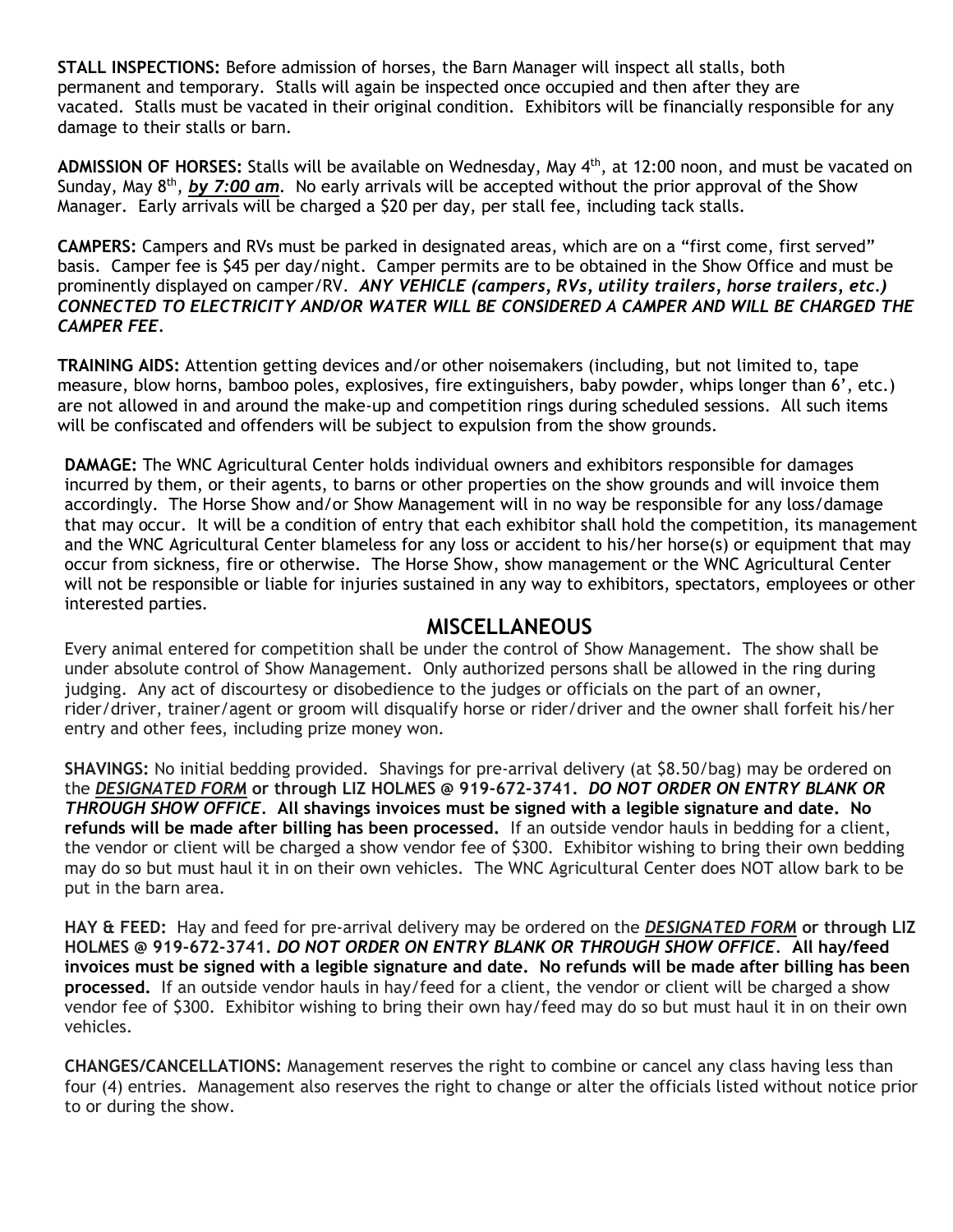**FOOTING:** Footing in the arena (which has dimensions of approximately 240'x120') will be a dirt base with a top layer of sawdust/shavings added.

**WARM-UP ARENA:** During show sessions, the covered warm-up ring will be available only for the next class to show in the indoor Show Arena. Only authorized personnel (trainers, grooms, rider/drivers) are to be in the warm-up ring. All others involved with a horse must stay outside the warm-up ring, including personal photographers**.**

**CLASS CALLS/GATE HOLDS:** Every effort will be made to maintain a working PA system. HOWEVER, due to unforeseen problems with any mechanical device, the PA system and paddock calls must be considered a courtesy. IT IS THE RESPONSIBILITTY OF THE EXHIBITOR to be sure that his/her horse is at the gate at the designated time. A two (2) minute gate rule will be strictly enforced. The in gate will be closed two (2) minutes after the first horse enters the ring.

**JUDGES**: The Show Committee reserves the right to substitute a Judge or Judging Panel for the one who is officially designated in the Prize List. No exhibitor/trainer contact shall be made with the Judge(s) during the show unless accompanied by a member of Show Management. Further, no exhibitor/trainer shall approach a Judge regarding a decision unless he/she first obtains permission from the Show Steward, who shall arrange an appointment with the Judge at a proper time and place.

**ATTENDANTS, DUTIES AND APPEARANCE**: All Attendants in charge of horses, or assisting with the preparation and showing of the horses, will be subject to orders of the Horse Show Manager. All Attendants MUST be suitably and neatly dressed when entering the ring. Management may, at its discretion, bar any entry or person from entering the ring if not suitably presented to appear before an audience.

**DISCIPLINE:** Exhibitors are warned that any act of discourtesy or disobedience to staff or officials on the part of the owner, groom, rider, driver or member of the family of the person participating in the show, will disqualify the horse/rider from adjudication. Management reserves to itself the right to remove any of the above named from the show without being liable for compensation or damages. Any action(s) against a horse by a participant deemed excessive by Staff, Officials or the Show Committee will be punished by elimination from the show. It is a violation of Show Rules to commit any act or make remarks during the show that are considered offensive or made with intent to influence or cast aspersions on the judging, and any exhibitor may be barred from the show for this offense by Show Management.

*IF APPROPRIATE* **WITH COVD 19 PROTOCOL - SKY BOXES:** A limited number of sky boxes (which seat 8) are available for the duration of the show for \$450 per table. Previous table holders receive first choice, after which it is a "first come, first served" basis. Contact Liz Holmes @ 919‐672‐3741 or [lizholmes1957@gmail.com](mailto:lizholmes1957@gmail.com)  for more information.

# **HOTELS**

**Mountain Inn & Suites – (828) 684-0040 Fairfield Inn & Suites – (828) 684-1144 Holiday Inn – (828) 684-6000 Home2 Suites – (828) 676-3740 Clarion Inn – (828) 684-1213**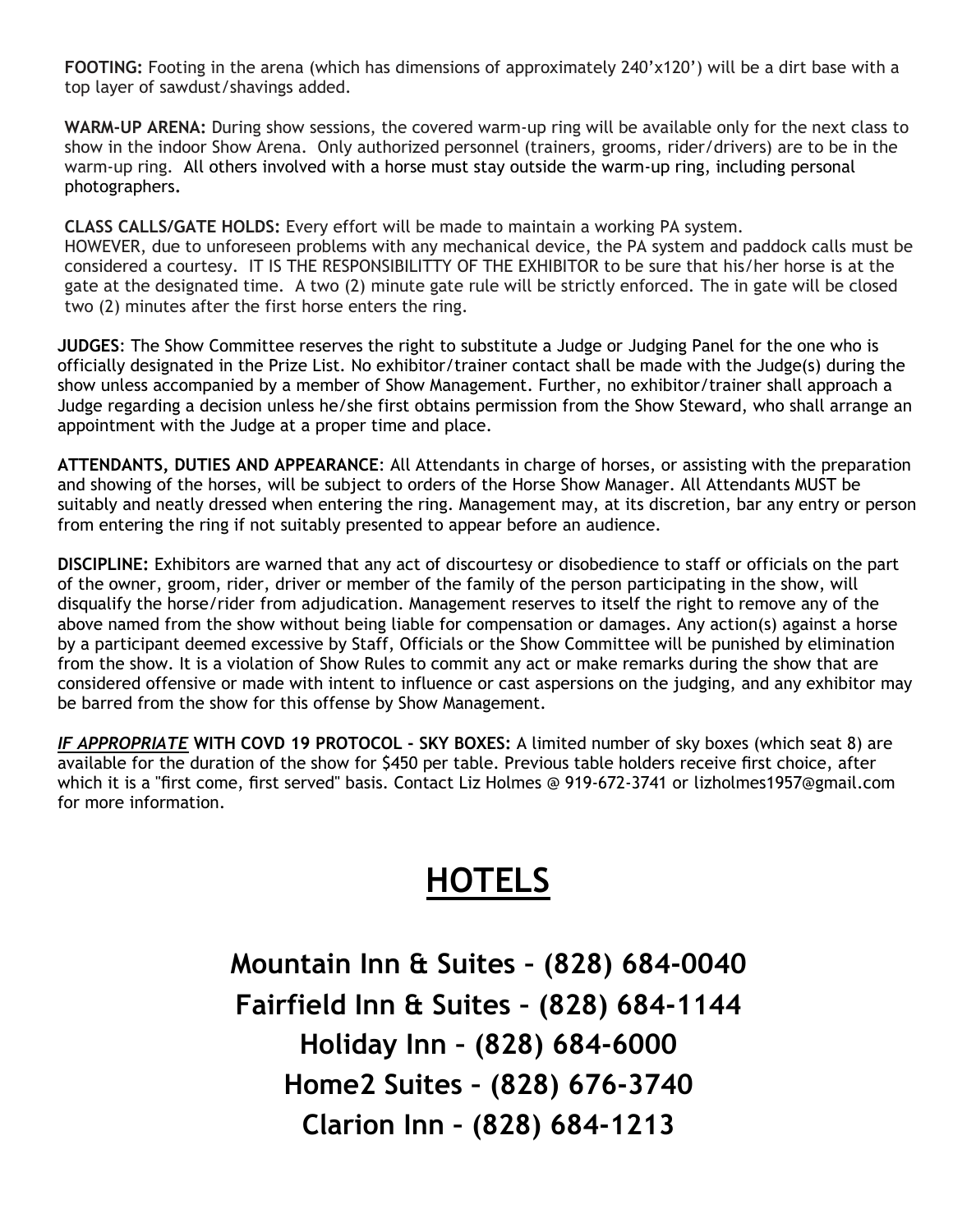

# **GOLF CARTS**

Golf car rentals will be handled through *Brad's Golf Cars @ 336‐595‐ 2006*. Arrangements for golf car reservations are 100% between Brad's Golf Cars and the Exhibitor. If golf cars are not pre‐ordered, Show Management cannot guarantee that one will be available at the show.

# **THE MAXIMUM NUMBER OF PASSENGERS ON A GOLF CART SHOULD NOT EXCEED THE NUMBER OF SEATS.**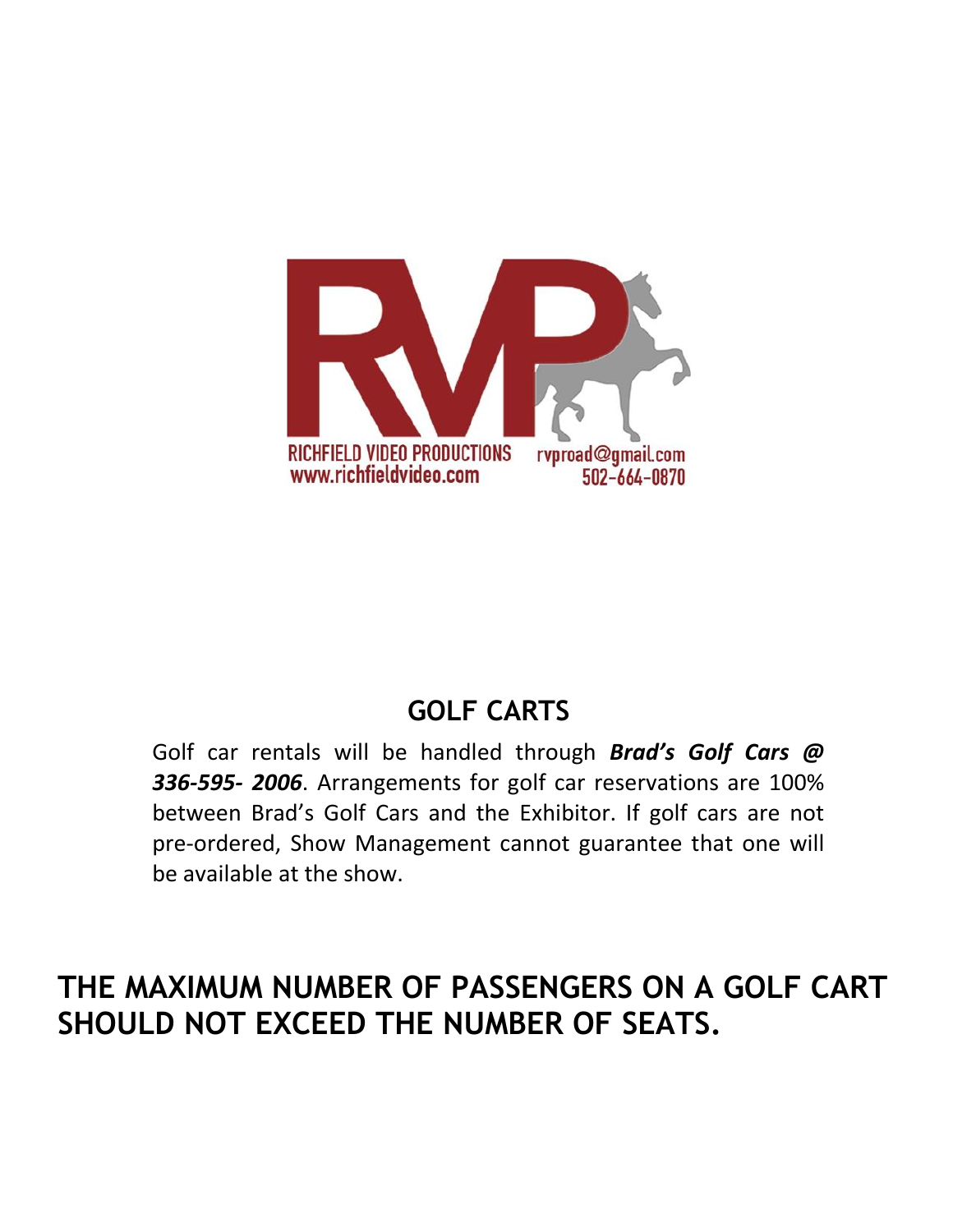#### **2022 ASHEVILLE SPRING WARM-UP SHOW SAFETY AND SECURITY RULES**

All persons on the competition grounds must comply with all safety rules and procedures. Failure to comply may result in, suspension/halting of overall competition, fines, issuance of warning cards, forfeiture of the ability to participate in the competition, forfeiture of entry and other fees, and/or removal from the competition grounds.

Show Management reserves the right to remove anyone from the competition grounds for any unsafe actions, illegal behavior, or failure to comply with any safety rules/procedures at the Show Manager's, Steward's, or Safety Coordinator's discretion.

- Anyone participating in the competition (rider, trainer, owner, volunteers, and officials) are required to complete a show specific general liability waiver form prior to participation.
- All dogs/pets must always remain on a leash anywhere on the competition grounds. Dogs/pets are not allowed in any food service or serving area. Failure to comply will result in a \$100 fine, forfeiture of the ability to participate in the competition, forfeiture of entry and other fees, possible issuance of warning cards, and potential removal from the competition grounds. All dogs/pets must have current inoculations for rabies as prescribed by the state of residency. Show management reserves the right to remove any dog/pet from the competition grounds at any time.
- Dogs/pets must not be left unattended in vehicles and/or trailers. Failure to comply will result in an issuance of warning cards, potential forfeiture of the ability to participate in the competition, forfeiture of entry and other fees, fines, potential removal from the competition grounds, and reporting to local animal control/law enforcement.
- All local and state adopted fire safety codes and regulations must be followed. This includes ensuring adequate ingress/egress ability (minimum 4' path), exits are not blocked, use of flame-resistant draping, approved electrical cords and appliances are utilized appropriately, electrical circuits are not overloaded, utilization of fire watch, etc.
- Fireworks and/or explosives are not allowed on the competition grounds.
- Smoking and vaping are prohibited in the show arena, warm up arena, and inside the barns. No outdoor burning or campfires will be allowed on competition grounds.
- Minors who do not have a valid driver's license which allows them to operate a motorized vehicle in the state in which they reside will not be permitted to operate a motorized vehicle of any kind, including, but not limited to, golf carts, motorcycles, scooters, or farm utility vehicles, on the competition grounds of licensed competitions. Minors who have a valid temporary license may operate the above-described motorized vehicles if they are accompanied by an adult with a valid driver's license. Failure to comply will result in possible fines, forfeiture of the ability to participate in the competition, forfeiture of entry and other fees, possible issuance of warning cards, and potential removal from the competition grounds
- The maximum number of passengers on a golf cart should not exceed the number of seats.
- Non powered/powered scooters, bicycles, skateboards, in line skates, and heelers (skates in shoes) are not permitted in the show arena, warmup arena, or the interior of any barns.
- Anyone involved in damaging/destroying property, stealing property, communicating threats, conducting acts of violence, assault/abuse (physical, emotional, verbal, sexual), stalking, harassment, disorderly conduct, animal cruelty, or any other illegal activities will be removed from the competition grounds and prosecuted to the fullest extent of the law.
- Any act of discourtesy, disobedience, bullying, harassment, retaliation, slander, or unsportsmanlike conduct to the judges, officials, show management, show staff, or other participants, on the part of an owner, rider/driver, trainer/agent, attendee, or groom will disqualify horse or rider/driver. Failure to comply will result in possible fines, forfeiture of the ability to participate in the competition, forfeiture of entry and other fees, possible issuance of warning cards, and potential removal from the competition grounds.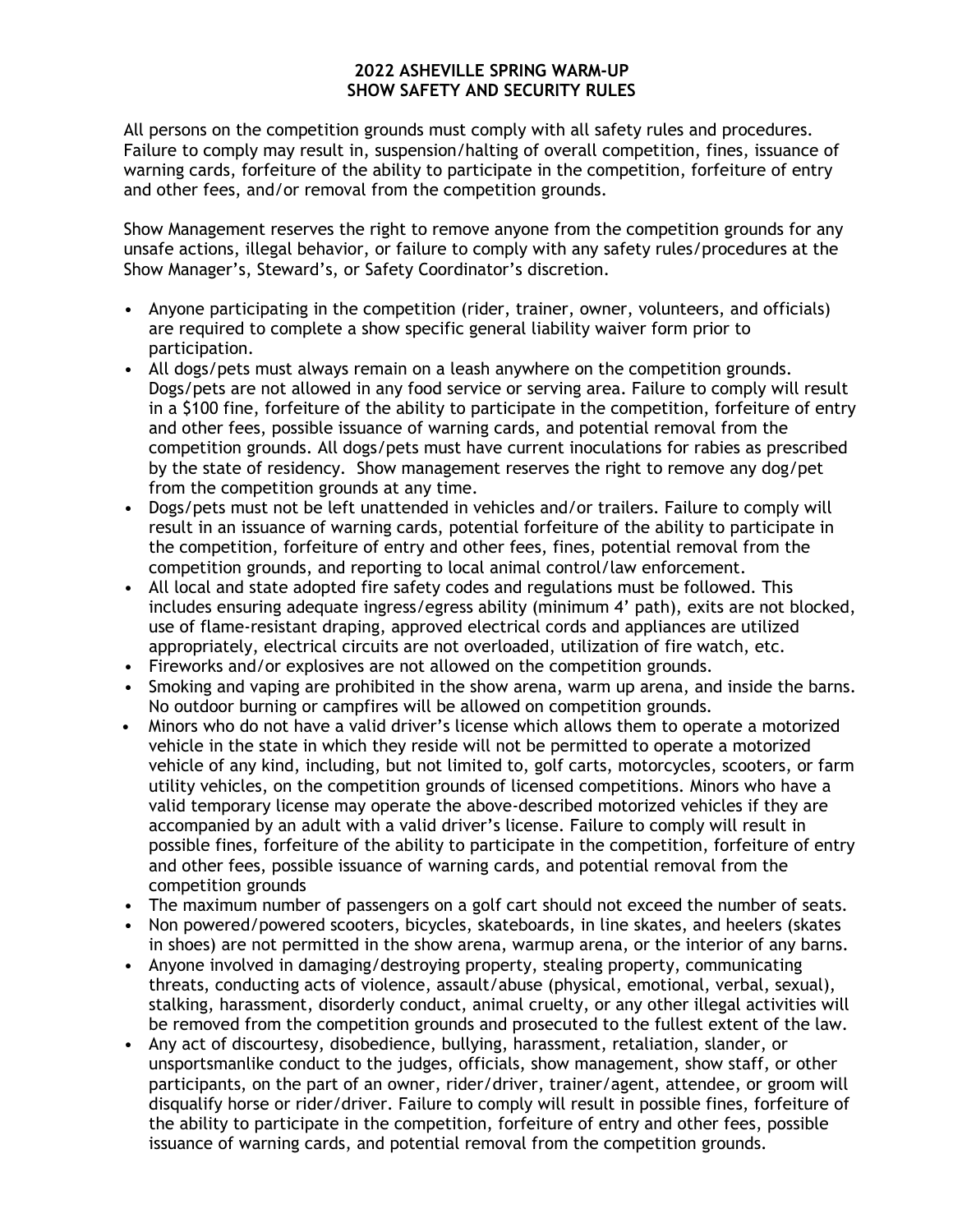- Unattended children, excessive noise, running, or other actions that may disrupt competitors is not allowed in the competition arena. Parents/guardians must always maintain supervision of their children while inside the arena and ensure they remain seated and are not disrupting the competition or competitors. Children under the age of 12 are not allowed along the rail.
- Individuals under the age of 21 are not allowed possess and/or consume alcohol. Anyone under the age of 21 caught in possession will be immediately reported to law enforcement and removed permanently from the competition grounds. Any adult 21 or older caught providing alcohol to an individual under the age of 21 and/or knowingly allowing them to consume alcohol will result in forfeiture of the ability to participate in the competition, forfeiture of entry and other fees, possible issuance of warning cards, reporting to law enforcement, and removal from the competition grounds. Show management reserves the right to verify age by checking the identification of any individual in possession or believed to be in possession of alcohol on the competition grounds.
- Anyone who is under the influence of alcohol, or a controlled substance are prohibited from operating a motorized vehicle, riding/driving a horse, or participating in the competition while they are in an impaired state that may endanger themselves or others.
- Show management reserves the right to remove any individual from the competition grounds and involve law enforcement (as needed) who appear or are found to be under the influence of alcohol or a controlled substance at any time.
- Anyone entering the competition grounds must agree to following all COVID-19 safety policies. The competition will adhere to any local, state, and federal requirements related to COVID-19.
- No parking will be allowed in the barn area, in an area that impedes the flow of vehicular or pedestrian traffic, in any area designated as a fire lane, and/or blocking a manure pit or trash receptacle. Motor vehicles must park in appropriate designated areas and follow all traffic safety laws on the competition grounds. Show management reserves the right to tow any vehicle improperly parked at the vehicle owner's expense.
- Sharp containers are provided in convenient locations throughout the barns for the disposal of needles, medical waste, and other disposable sharp instruments. Failure to comply will result in a \$100 fine, forfeiture of the ability to participate in the competition, forfeiture of entry and other fees, possible issuance of warning cards, and potential removal from the competition grounds.
- Any loss, theft, accident, injury, damage to personal property, or illegal activity should be reported to the show office/management immediately.
- Show management and officials reserves the right to suspend competition temporally or permanently during any event that may impact the safety, security, health, and the general well-being of participants on the competition grounds.
- Lost and found will be located in the show office.

EQUINE ACTIVITY LIABILITY ACT WARNING: CAUTION: HORSEBACK RIDING AND EQUINE ACTIVITIES CAN BE DANGEROUS RIDE/PARTICIPATE/ATTEND AT YOUR OWN RISK.

*Under the laws of most States, an equine activity sponsor, show manager and staff, and equine professionals is not liable for any injury to, illness from, or the death of, a participant in equine activities resulting from the inherent risks of equine activities.*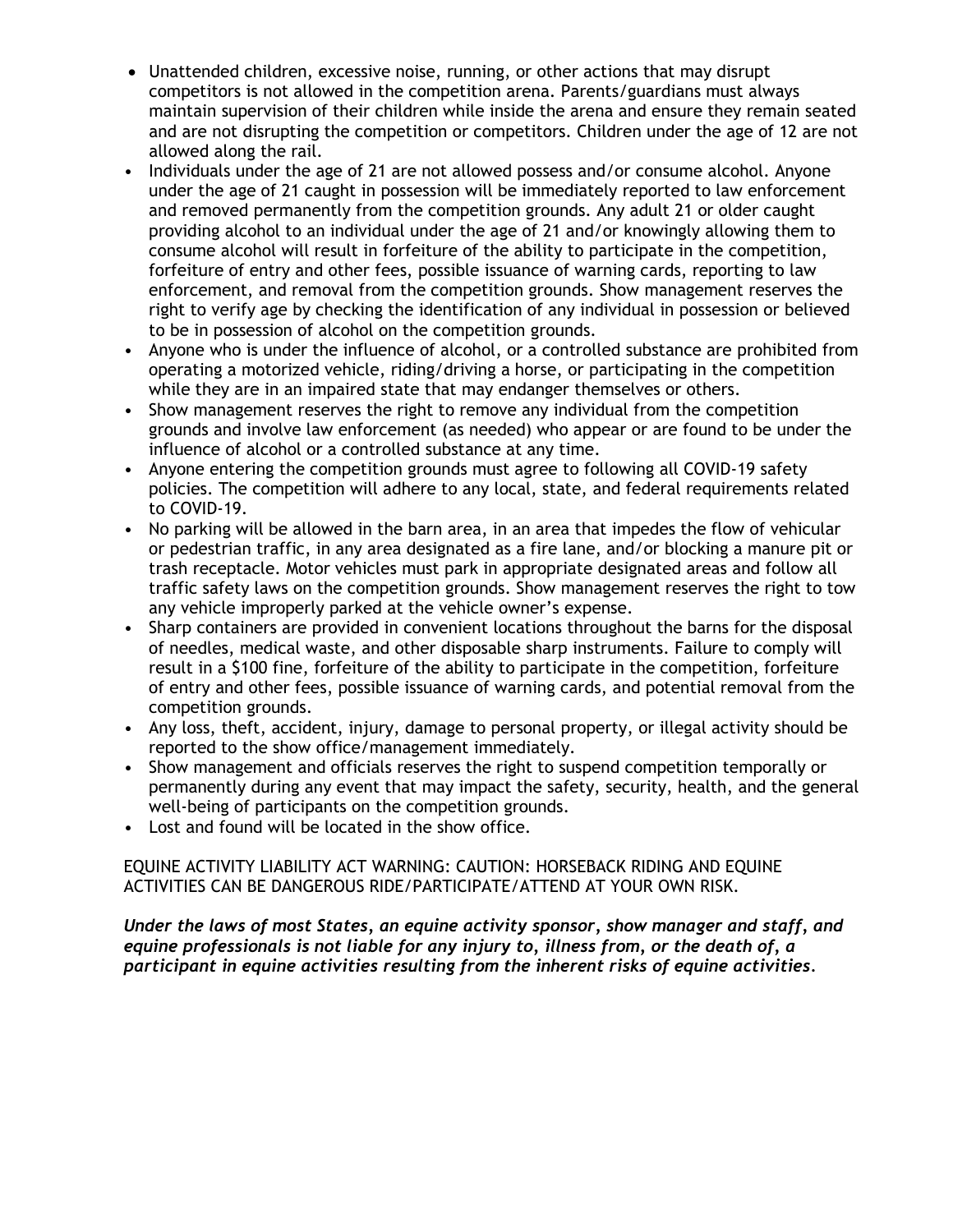#### **2022 ASHEVILLE SPRING WARM-UP COVID-19 SAFETY POLICIES**

By entering the competition grounds, you attest to the following:

1. I am not experiencing any possible COVID-19 symptoms (e.g., fever or chills, cough, shortness of breath or difficulty breathing, fatigue, muscle or body aches, headache, new loss of taste or smell, sore throat, congestion or runny nose, nausea or vomiting, diarrhea).

2. I understand that, if I am experiencing any symptom, I cannot enter the competition grounds.

- 3. I have not tested positive for COVID-19 within the last 10 days or tested positive outside of 10 days and still not symptomatic.
- 4. I have not been in proximity (within 6ft of an infected individual for a cumulative total of 15 minutes or more during a 24-hour period) to anyone who has tested positive within the last 10 days.
	- a. Exception: Healthcare & First Responder personnel who have treated patients using appropriate medical-grade PPE while performing professional duties.
	- b. Those individuals who are fully vaccinated (at least 14 days after their final COVID vaccination) are able to be in close proximity of COVID-19 infectious people.
- 5. I agree to comply with all organizer requirements, safety rules, and protocols for attendance/participation including, but not limited to, wearing a face mask/face covering (as situations/policy require), social distancing, temperature screening, and frequent handwashing.
	- a. Face masks/coverings are highly recommended, especially for those who are not fully vaccinated.
	- b. It is expected that everyone maintains adequate social distancing and washes/sanitizes hands regularly.
- 6. I understand that I am required to self-monitor my temperature at least once daily prior to entering the competition grounds. If I have a fever of 100.4 degrees or greater, I cannot enter the competition grounds.
- 7. I agree to complete a general liability waiver prior to participation.
- 8. I understand that if I test positive for COVID-19 within 14 days of the conclusion of competition, show management must be notified immediately.
- 9. I understand I can be removed from competition grounds for non-compliance of safety, security, and COVID-19 protocols/rules at any time.
	- a. Failure to comply will disqualify horse or rider/driver and the owner shall forfeit his/her entry and other fees including prize money won, and immediate from the competition grounds.
- 10.I acknowledge that the inherent risk of exposure to COVID-19 exists in any public place where people are present. By attending this equestrian competition, I voluntarily assume all risks related to COVID-19 exposure and agree not to hold the competition, its organizers, or any of its directors, officers, staff, agents, contractors, or volunteers liable for any illness or injury.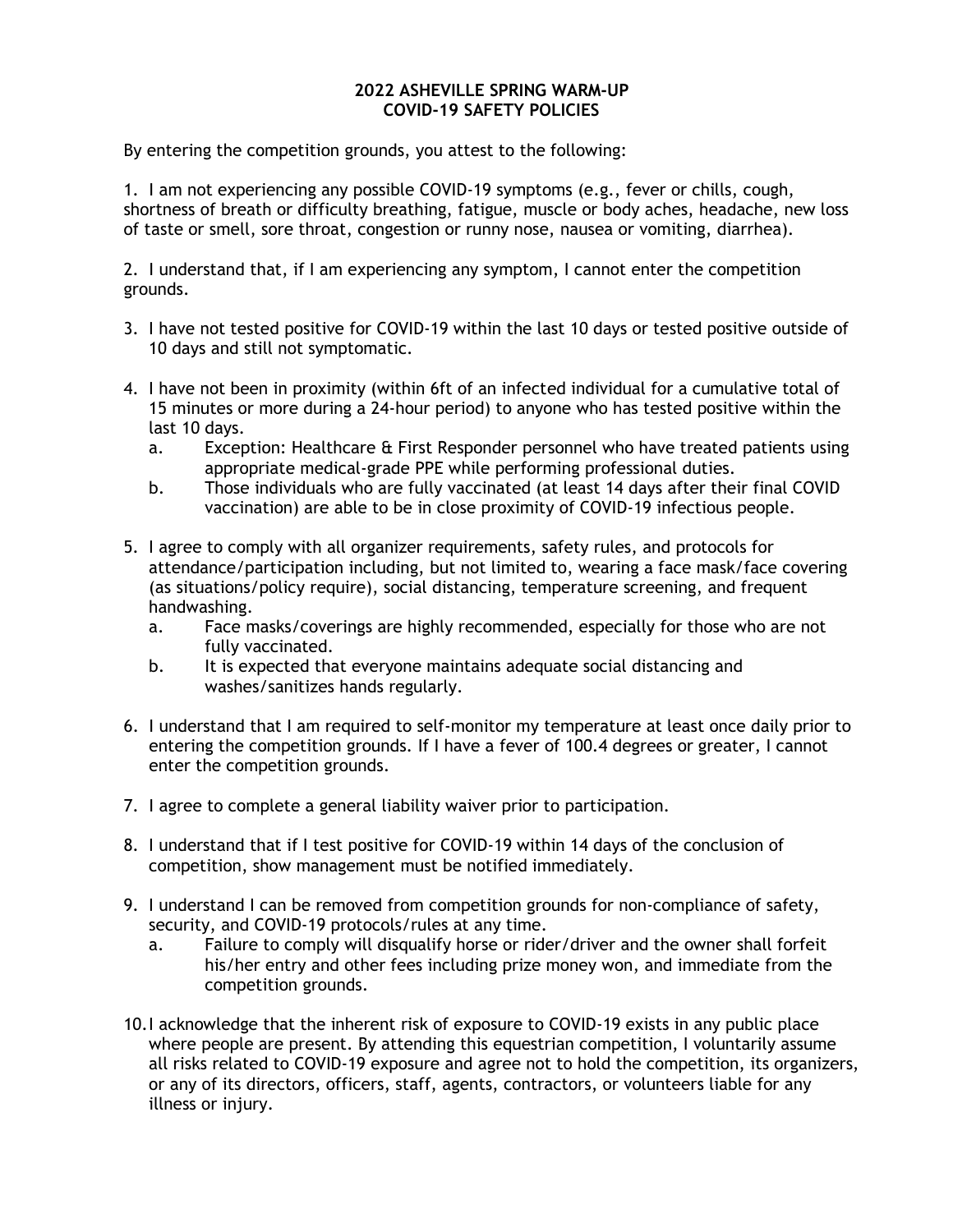# **Asheville Spring Warm-Up Horse Show May 6-7, 2022**

# **\*ADVANCE BEDDING / HAY / FEED**

# Send orders to: *Liz Holmes, PO Box 362, Mebane, NC 27302, [lizholmes1957@gmail.com,](mailto:lizholmes1957@gmail.com) 919-672-3741*

\_\_\_\_\_\_\_\_\_\_\_\_\_\_\_\_\_\_\_\_\_\_\_\_\_\_\_\_\_\_\_\_\_\_\_\_\_\_\_\_\_\_\_\_\_\_\_\_\_\_\_\_\_\_\_\_\_\_\_\_\_\_\_\_\_\_\_

TRAINER NAME:

STABLE NAME:

ARRIVAL DATE/TIME: \_\_\_\_\_\_\_\_\_\_\_\_\_\_\_\_\_\_\_\_\_\_\_\_\_\_\_ PHONE #:\_\_\_\_\_\_\_\_\_\_\_\_\_\_\_\_\_\_\_\_\_\_\_\_\_\_\_

**CONTACT** NAME/EMAIL:\_\_\_\_\_\_\_\_\_\_\_\_\_\_\_\_\_\_\_\_\_\_\_\_\_\_\_\_\_\_\_\_\_\_\_\_\_\_\_\_\_\_\_\_\_\_\_\_\_\_\_\_\_\_\_\_\_\_\_\_\_

### **BEDDING ORDER**

\_\_\_\_\_\_\_\_\_\_\_\_\_\_\_\_\_\_\_\_\_\_\_\_\_\_\_\_\_\_\_\_\_\_\_\_\_\_\_\_\_\_\_\_\_\_\_\_\_\_\_\_\_\_\_\_\_\_\_\_\_\_\_\_\_\_\_\_

| Quantity | Pre-Bed?<br>Y/N | # of Stalls To<br><b>Be Pre-Bedded</b> |
|----------|-----------------|----------------------------------------|
|          |                 |                                        |
|          |                 |                                        |
|          |                 |                                        |
|          |                 |                                        |

### **HAY & GRAIN ORDER**

| Quantity | <b>Type</b> |
|----------|-------------|
|          |             |
|          |             |
|          |             |
|          |             |

**If paying by check, make payable to: ASHEVILLE SPRING-WARM-UP**

#### **CREDIT CARD PAYMENT – PLEASE PRINT CLEARLY** .

| <b>TYPE CC</b>     | <b>CARD#</b>    |                    | <b>EXP</b> |
|--------------------|-----------------|--------------------|------------|
| <b>DATE</b>        | <b>CVV CODE</b> | <b>NAME ON</b>     |            |
| <b>CARD</b>        |                 |                    |            |
| <b>CELL#</b>       | <b>HOME #</b>   |                    |            |
| <b>STREET</b>      |                 |                    |            |
| <b>CITY/ST/ZIP</b> |                 |                    |            |
|                    |                 |                    |            |
| <b>SIGNATURE</b>   |                 | <b>PRINT NAME:</b> |            |
|                    |                 |                    |            |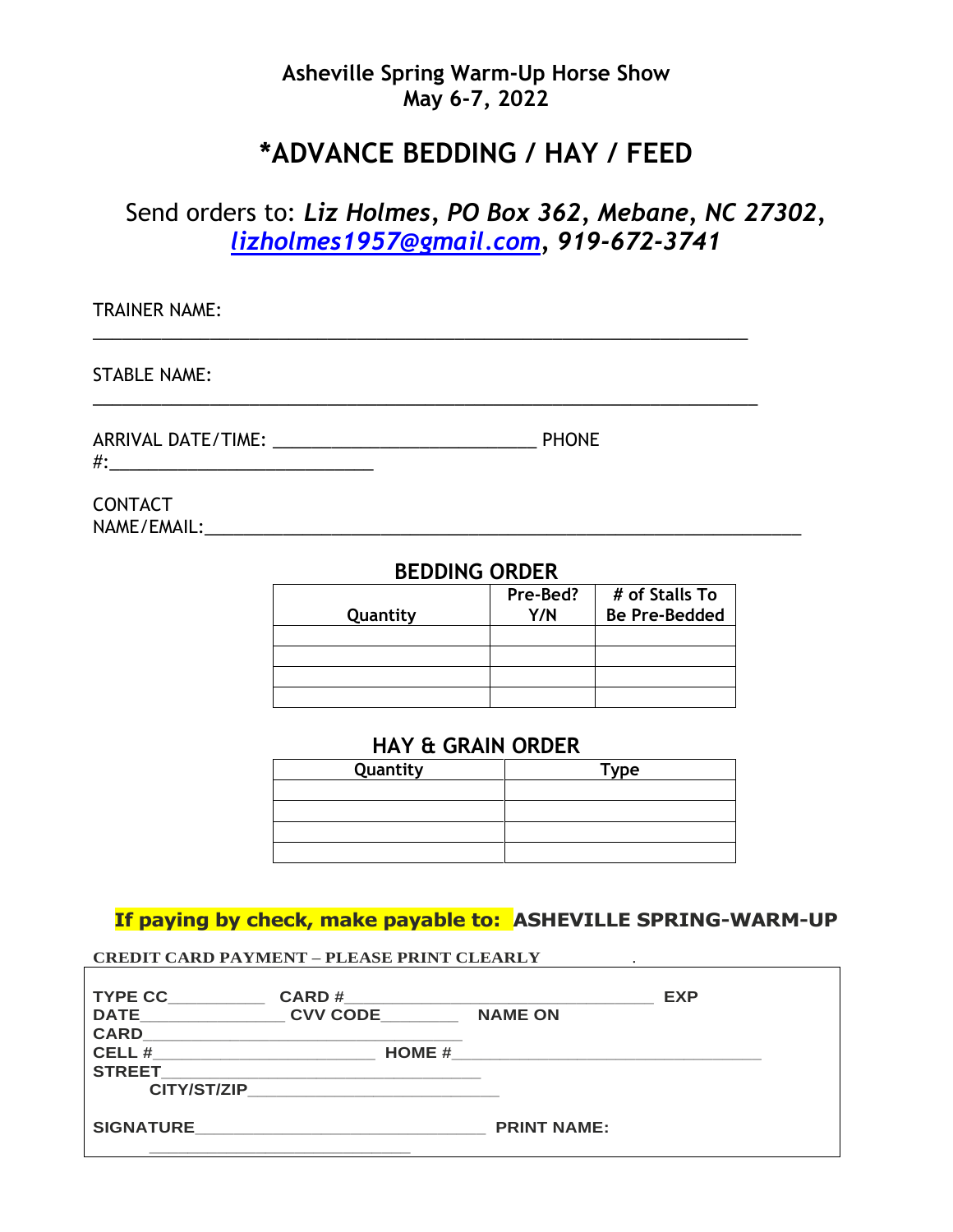## **ASHEVILLE SPRING WARM-UP HORSE SHOW TENTATIVE TIME SCHEDULE**

#### *(as of 01/25*

- 1. Pleasure Driving Horse/Pony Any Breed, Any Driver
- 2. ASB 3-Gaited Park Amateur
- 3. ASB Show Pleasure Driving
- 4. Road Horse Under Saddle
- 5. Saddle Seat Pleasure WTC Any Breed, Any Rider
- 6. Hackney Pleasure Driving Pony
- 7. ASB Hunter Country Pleasure
- 8. ASB 3-Gaited Amateur/Jr. Exhibitor
- 9. ASB Park Pleasure Driving
- 10. Hackney Road Pony Under Saddle
- **11.** ASB 5-Gaited Show Pleasure
- 12. ASB Country Pleasure Driving
- 13. ASB Show Pleasure Adult
- 14. Hackney Pleasure Pony Under Saddle
- 15. ASB Country Pleasure Adult
- 16. Road Horse to Bike Amateur
- 17. ASB 3-Gaited Park Jr. Exhibitor
- 18. Roadster Pony Amateur/Jr. Exhibitor
- 18.1 English Pleasure Pony
- 19. ASB Western Country Pleasure
- 20. ASB 5-Gaited Junior/Limit Horse
- 20.1 Walk/Trot Pleasure Any Breed, Amateur/Jr. Exhibitor

#### **FRIDAY EVENING 6:00 PM – May 6, 2022**

- 21. Saddle Seat Equitation Walk/Trot, 12 & Under
- 22. Walk/Trot Pleasure 12 & Under
- 23. Saddle Seat Equitation 17 & Under
- 24. Saddle & Bridle's Shatner Western Pleasure
- 25. Roadster Pony Open
- 26. ASB 3-Gaited Open
- 27. ASB Show Pleasure Jr. Exhibitor
- 28. Harness Pony Open
- 29. ASB Country Pleasure Jr. Exhibitor
- 30. ASB 3-Gaited Park Pleasure Open
- 31. Saddle & Bridle's ASB Hunter Seat Classic
- 32. ASB 5-Gaited Amateur/Jr. Exhibitor
- 33. ASB 3-Gaited Park Open
- 34. ASB Pleasure Prospect Horses 4 & Under
- 35. Hackney Pony Open
- 36. ASB Park Pleasure Junior/Limit Horse
- 37. Road Horse To Bike Open
- 38. ASB 5-Gaited Open

#### **SATURDAY MORNING 9:30 AM – May 7, 2022**

- 39. Show Rider Equitation WTC
- 40. Show Rider Showmanship WTC
- 41. Elite Academy Equitation WTC
- 42. Elite Academy Showmanship WTC
- 43. Academy Equitation Adult WTC
- 44. Academy Showmanship Adult WTC
- 45. Academy Equitation 11-17 WTC
- 46. Academy Showmanship 11-17 WTC
- 47. Academy Equitation 10 & Under WTC
- 48. Academy Showmanship 10 & Under WTC
- 49. Hunt Seat Equitation WTC All Ages
- 50. Hunt Seat Showmanship WTC All Ages *5 MINUTE BREAK*
- 51. Show Rider Equitation WT
- 52. Show Rider Showmanship WT
- 53. Academy Equitation Adult WT
- 54. Academy Showmanship Adult WT
- 55. Academy Equitation Adult WT Beginner
- 56. Academy Showmanship Adult WT Beginner
- 57. Academy Equitation 14-17 WT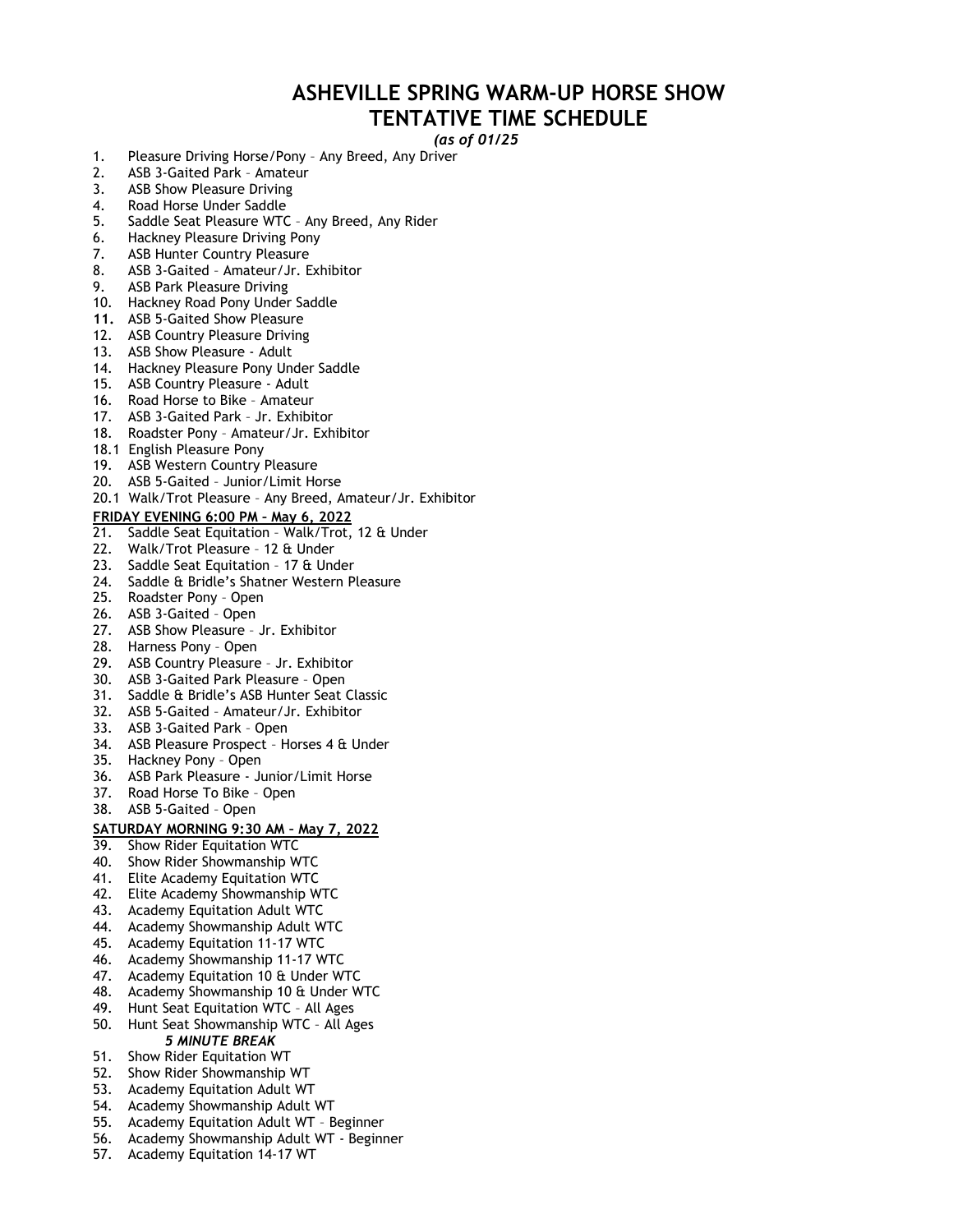- 58. Academy Showmanship 14-17 WT
- 59. Academy Equitation 14-17 WT Beginner
- 60. Academy Showmanship 14-17 WT Beginner
- 61. Academy Equitation 11-13 WT
- 62. Academy Showmanship 11-13 WT
- 63. Academy Equitation 11-13 WT Beginner
- 64. Academy Showmanship 11-13 WT Beginner
- 65. Academy Equitation 9 & 10 WT
- 66. Academy Showmanship 9 & 10 WT
- 67. Academy Equitation 9 & 10 WT Beginner
- 68. Academy Showmanship 9 & 10 WT Beginner
- 69. Academy Equitation 7 & 8 WT
- 70. Academy Showmanship 7 & 8 WT
- 71. Academy Equitation 7 & 8 WT Beginner
- 72. Academy Showmanship 7 & 8 WT Beginner
- 73. Academy Equitation 6 & Under WT
- 74. Academy Showmanship 6 & Under WT
- 75. Academy Equitation 6 & Under WT Beginner
- 76. Academy Showmanship 6 & Under WT Beginner
- 77. Hunt Seat Equitation WT All Ages
- 78. Hunt Seat Showmanship WT All Ages
- 79. Academy Equitation 8  $\dot{a}$  Under WT On Lead
- 80. Academy Showmanship 8 & Under WT On Lead

#### **SATURDAY EVENING 6:00 PM – May 7, 2022**

- 81. Saddle Seat Equitation STAKE Walk/Trot, 12 & Under
- 82. Walk/Trot Pleasure STAKE 12 & Under
- 83. Saddle Seat Equitation STAKE 17 & Under
- 84. ASB Show Pleasure Driving STAKE
- 85. Saddle Seat Pleasure WTC STAKE Any Breed, Any Rider
- 85.1 Walk/Trot Pleasure STAKE Any Breed, Amateur/Jr. Exhibitor
- 86. Hackney Pony STAKE Open
- 87. Road Horse Under Saddle STAKE
- 88. ASB Western Country Pleasure STAKE
- 89. ASB Country Pleasure Driving STAKE
- 90. Hackney Pleasure Pony Under Saddle STAKE
- 91. ASB 3-Gaited Park STAKE Amateur/Jr. Exhibitor
- 92. Harness Pony STAKE
- 93. ASB Show Pleasure STAKE Amateur/Jr. Exhibitor
- 93.1 English Pleasure Pony STAKE
- 94. ASB 3-Gaited Amateur/Jr. Exhibitor STAKE
- 95. Hackney Pleasure Driving Pony STAKE
- 96. ASB Hunter Country Pleasure STAKE
- 97. Road Pony Under Saddle STAKE
- 98. Road Horse To Bike STAKE Amateur
- 99. ASB 3-Gaited Park Pleasure STAKE Open
- 100. Roadster Pony STAKE Amateur/Jr. Exhibitor
- 101. ASB 5-Gaited STAKE Amateur/Jr. Exhibitor
- 102. Road Horse To Bike STAKE Open
- 103. ASB Country Pleasure STAKE Amateur/Jr. Exhibitor
- 104. ASB 3-Gaited Park STAKE Open
- 105. Pleasure Driving Horse/Pony STAKE Any Breed, Any Driver
- 106. ASB 5-Gaited Show Pleasure STAKE
- 107. ASB 3-Gaited STAKE Open
- 108. Roadster Pony STAKE Open
- 109. ASB Park Pleasure Driving STAKE
- 110. ASB 5-Gaited STAKE Open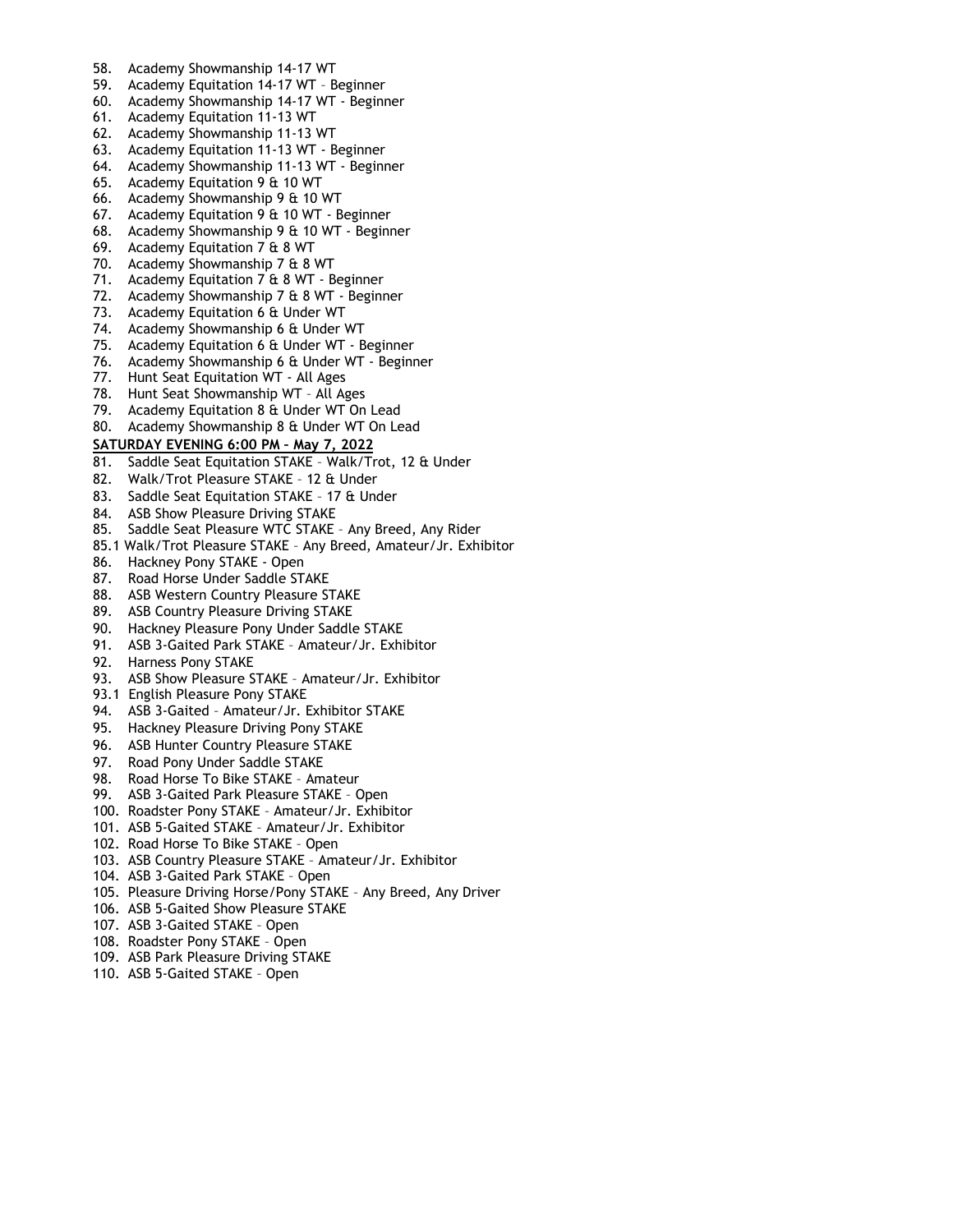## **SADDLEBRED DIVISION**

|      | <b>ASB FIVE GAITED</b>                                     |                                           |
|------|------------------------------------------------------------|-------------------------------------------|
| 20.  | Junior/Limit Horse                                         | <b>Friday Morning</b>                     |
|      | 32. Amateur/Jr. Exhibitor                                  | Friday Evening                            |
|      | 38. Open                                                   | <b>Friday Evening</b>                     |
|      | 101. Amateur/Jr. Exhibitor STAKE                           | Saturday Evening                          |
|      | 110. Open STAKE                                            | Saturday Evening                          |
|      | <b>ASB THREE GAITED</b>                                    |                                           |
|      | 8. Amateur/Jr. Exhibitor                                   | <b>Friday Morning</b>                     |
| 26.  | Open                                                       | <b>Friday Evening</b>                     |
| 94.  | Amateur/Jr. Exhibitor STAKE                                | <b>Saturday Evening</b>                   |
| 107. | Open STAKE                                                 | Saturday Evening                          |
|      | <b>ASB SHOW PLEASURE</b>                                   |                                           |
| 11.  | 5-Gaited - Amateur/Jr. Exhibitor                           | <b>Friday Morning</b>                     |
| 106. | 5-Gaited - Amateur/Jr. Exhibitor STAKE                     | <b>Saturday Evening</b>                   |
|      |                                                            |                                           |
| 3.   | Show Pleasure Driving                                      | <b>Friday Morning</b>                     |
| 84.  | Show Pleasure Driving STAKE                                | Saturday Evening                          |
|      |                                                            |                                           |
| 13.  | Adult                                                      | <b>Friday Morning</b>                     |
| 27.  | Jr. Exhibitor                                              | Friday Evening                            |
| 93.  | STAKE - Amateur/Jr. Exh.                                   | Saturday Evening                          |
|      | <b>ASB COUNTRY PLEASURE</b>                                |                                           |
|      | 7. Hunter Country Pleasure<br>31. Saddle & Bridle's Hunter | <b>Friday Morning</b>                     |
|      | Saddle & Bridle's Hunter Classic                           | <b>Friday Evening</b>                     |
| 96.  | Hunter Country Pleasure STAKE                              | Saturday Evening                          |
|      |                                                            |                                           |
| 12.  | <b>Country Pleasure Driving</b>                            | <b>Friday Morning</b>                     |
| 89.  | <b>Country Pleasure Driving STAKE</b>                      | <b>Saturday Evening</b>                   |
|      |                                                            |                                           |
| 15.  | Adult                                                      | <b>Friday Morning</b>                     |
| 29.  | Jr. Exhibitor                                              | <b>Friday Evening</b>                     |
| 103. | STAKE - Amateur/Jr. Exh.                                   | Saturday Evening                          |
| 19.  | <b>Western Country Pleasure</b>                            | <b>Friday Morning</b>                     |
| 24.  | Saddle & Bridle's Shatner Western                          | <b>Friday Evening</b>                     |
| 88.  | <b>Western Country Pleasure STAKE</b>                      | Saturday Evening                          |
|      | <b>ASB THREE GAITED PARK</b>                               |                                           |
| 2.   | Amateur                                                    | <b>Friday Morning</b>                     |
| 17.  | Jr. Exhibitor                                              | <b>Friday Morning</b>                     |
| 33.  | <b>Open</b>                                                | Friday Night                              |
| 91.  | Amateur/Jr. Exhibitor STAKE                                | <b>Saturday Evening</b>                   |
| 104. | Open STAKE                                                 | Saturday Evening                          |
|      |                                                            |                                           |
| 9.   | <u>ASB PARK PLEASURE</u><br>Park Pleasure Driving          |                                           |
| 109. | Park Pleasure Driving STAKE                                | <b>Friday Morning</b><br>Saturday Evening |
|      |                                                            |                                           |
| 30.  | Open                                                       | <b>Friday Evening</b>                     |
| 36.  | Junior/Limit Horse                                         | <b>Friday Evening</b>                     |
| 99.  | Open STAKE                                                 | Saturday Evening                          |
|      |                                                            |                                           |
|      |                                                            |                                           |
|      |                                                            | <u>ROADSTER HORSE</u>                     |
| 4.   | <b>Under Saddle</b>                                        | <b>Friday Morning</b>                     |
| 87.  | <b>Under Saddle STAKE</b>                                  | Saturday Evening                          |
|      |                                                            |                                           |
| 16.  | To Bike - Amateur                                          | <b>Friday Morning</b>                     |
| 37.  | To Bike - Open                                             | Friday Night                              |

- 37. To Bike Open
- 98. To Bike STAKE Amateur Saturday Evening
- 102. To Bike STAKE Open Saturday Evening

# **ORSE**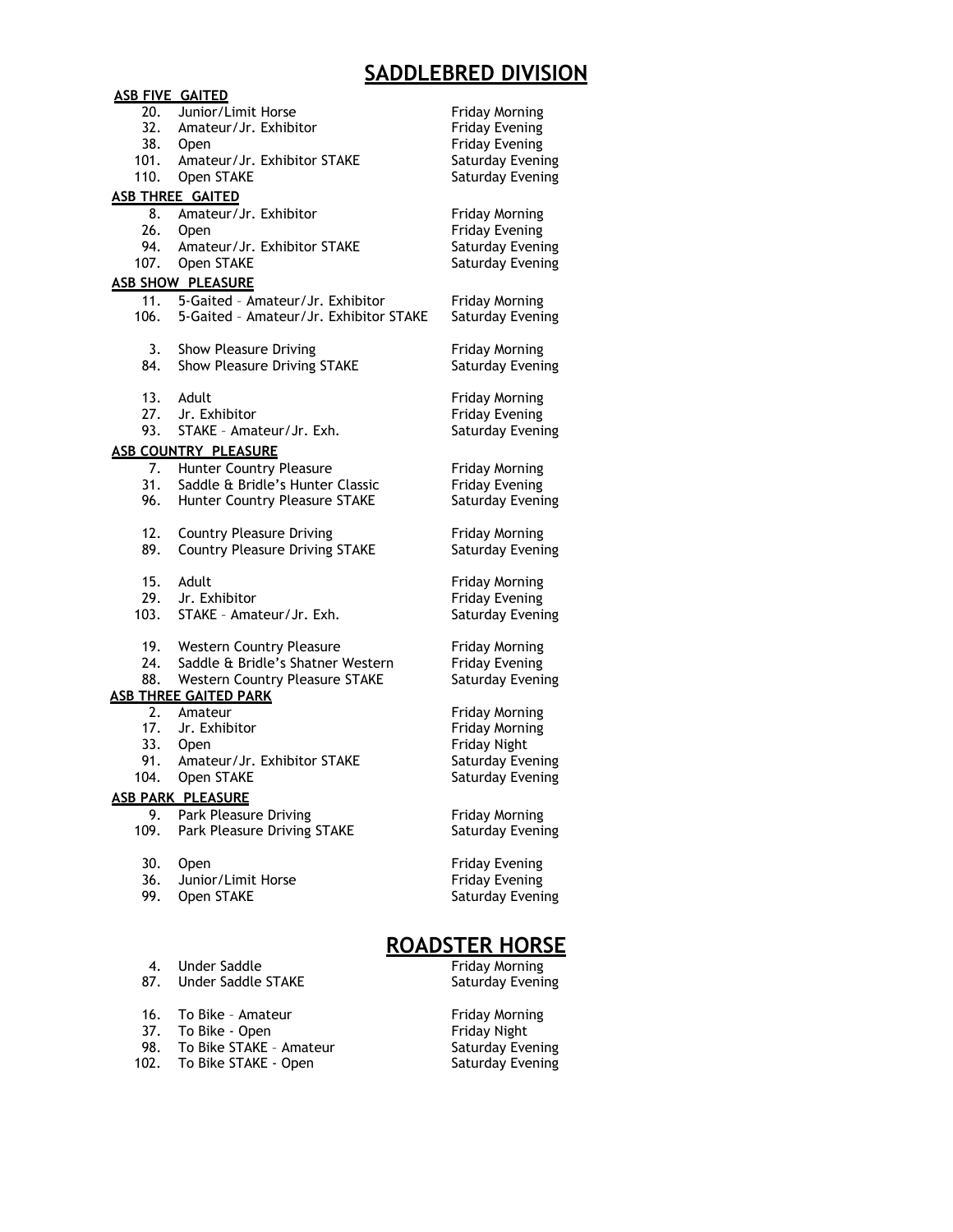## **HACKNEY PONY**

- 6. Pleasure Driving Pony **Filter Contact Primes** Friday Morning
- 95. Pleasure Driving Pony STAKE Saturday Evening
- 14. Pleasure Pony Under Saddle Friday Morning 90. Pleasure Pony Under Saddle STAKE Saturday Evening
- 35. Hackney Pony Open Friday Evening
- 
- 28. Harness Pony Open Friday Evening 92. Harness Pony STAKE - Open Saturday Evening
- 

86. Hackney Pony STAKE - Open Saturday Evening

# **ROAD PONY**

10. Under Saddle Friday Morning 97. Under Saddle STAKE Saturday Evening

- 18. To Bike Amateur/Jr. Exhibitor Friday Morning
- 25. To Bike Open **Filter Contact Contact Contact Contact Contact Contact Contact Contact Contact Contact Conta**
- 100. To Bike STAKE Amateur/Jr. Exhibitor Saturday Evening
- 108. To Bike STAKE Open Saturday Evening

# **SADDLE SEAT EQUITATION**

- 21. Walk/Trot, 12 & Under
- 23. 17 & Under Friday Evening
- 81. Walk/Trot, 12 & Under STAKE Saturday Evening
- 83. 17 & Under STAKE Saturday Evening

## **OPEN DIVISION - ANY BREED, ANY RIDER/DRIVER**

|      | Pleasure Driving Horse/Pony       | Friday Morning   |
|------|-----------------------------------|------------------|
| 105. | Pleasure Driving Horse/Pony STAKE | Saturday Evening |
|      | Saddle Seat Pleasure WTC          | Friday Morning   |

85. Saddle Seat Pleasure WTC STAKE Saturday Evening

# **MISCELLANEOUS – ANY BREED**

| 18.1<br>93.1 | English Pleasure Pony<br>English Pleasure Pony STAKE                     | <b>Friday Evening</b><br>Saturday Evening |
|--------------|--------------------------------------------------------------------------|-------------------------------------------|
| 20.1         | Walk/Trot Pleasure - Any Breed,<br>Amateur/Jr. Exhibitor                 | Friday Evening                            |
| 85.1         | Walk/Trot Pleasure STAKE - Any Breed,<br>Amateur/Jr. Exhibitor           | Saturday Evening                          |
| 22.<br>82.   | Walk/Trot Pleasure - 12 & Under<br>Walk/Trot Pleasure STAKE - 12 & Under | <b>Friday Evening</b><br>Saturday Evening |
|              |                                                                          |                                           |

34. ASB Pleasure Prospect – Horses 4 & Under Friday Evening

# **ACADEMY DIVISION**

Beginner Riders - 1<sup>st</sup> year of showing, not to have shown @ Academy Nationals. Beginner riders may wear polo/collared shirts, jods, boots and gloves, OR vests/ties, no logo wear.

All age riders are encouraged to wear helmets but they are MANDATORY for riders 12 & Under.

Over-mounting of riders WILL be penalized. Horse is to be tacked as if giving a lesson. Any leverage bit rein is PROHIBITED through the martingale.

Classes will split into further age groups if numbers warrant so rider age should be listed on entry blank. Classes may be combined so there are no 1 horse classes.